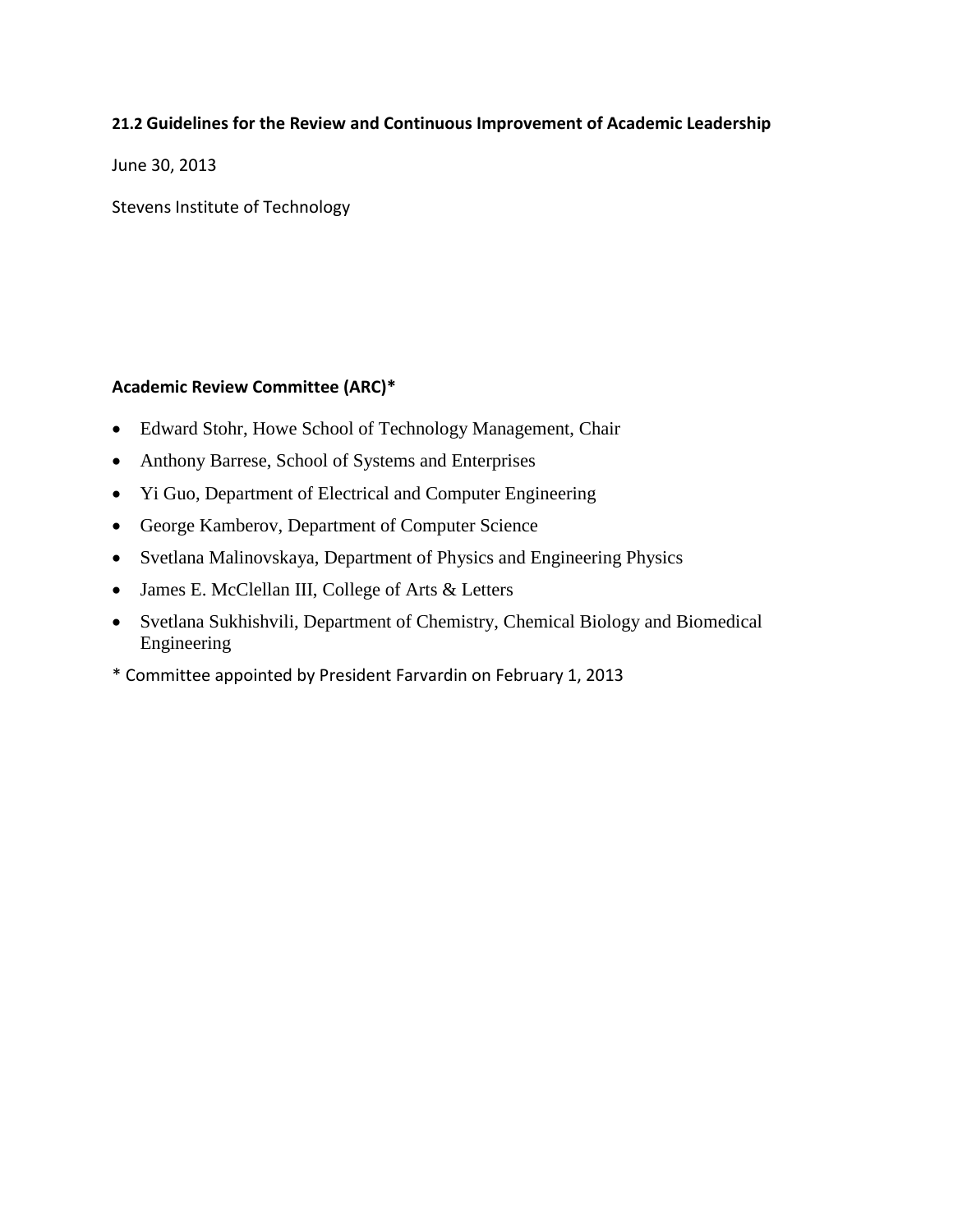# **Contents**

|                                                                                       | page           |
|---------------------------------------------------------------------------------------|----------------|
| I. Introduction                                                                       | 1              |
| 1. Charge to the ARC Committee                                                        | $\mathbf{1}$   |
| 2. Committee Process                                                                  | $\mathbf{1}$   |
| II. General Policies for Appointment, Reappointment, and Review of Academic Leaders   | $\overline{2}$ |
| 1. Scope                                                                              | $\overline{2}$ |
| 2. Overall Objectives, Principals, and Understandings                                 | $\overline{2}$ |
| 3. General Guidelines for Initial Appointment of Academic Leaders                     | 3              |
| 4. General Guidelines for Reappointment of Academic Leaders                           | 4              |
| 5. General Guidelines for the Annual Review of Academic Leaders                       | 4              |
| 6. Pro-Tem Appointments                                                               | 5              |
| III. Specific Policies for Appointment, Reappointment, and Review of Academic Leaders | 6              |
| 1. Appointments/Reappointments to the Position of Provost                             | 6              |
| 2. Appointments/Reappointments to the Position of Dean                                | $\overline{7}$ |
| 3. Appointments/Reappointments as Department Chair                                    | 8              |
| <b>IV. Annual Online Surveys</b>                                                      | 10             |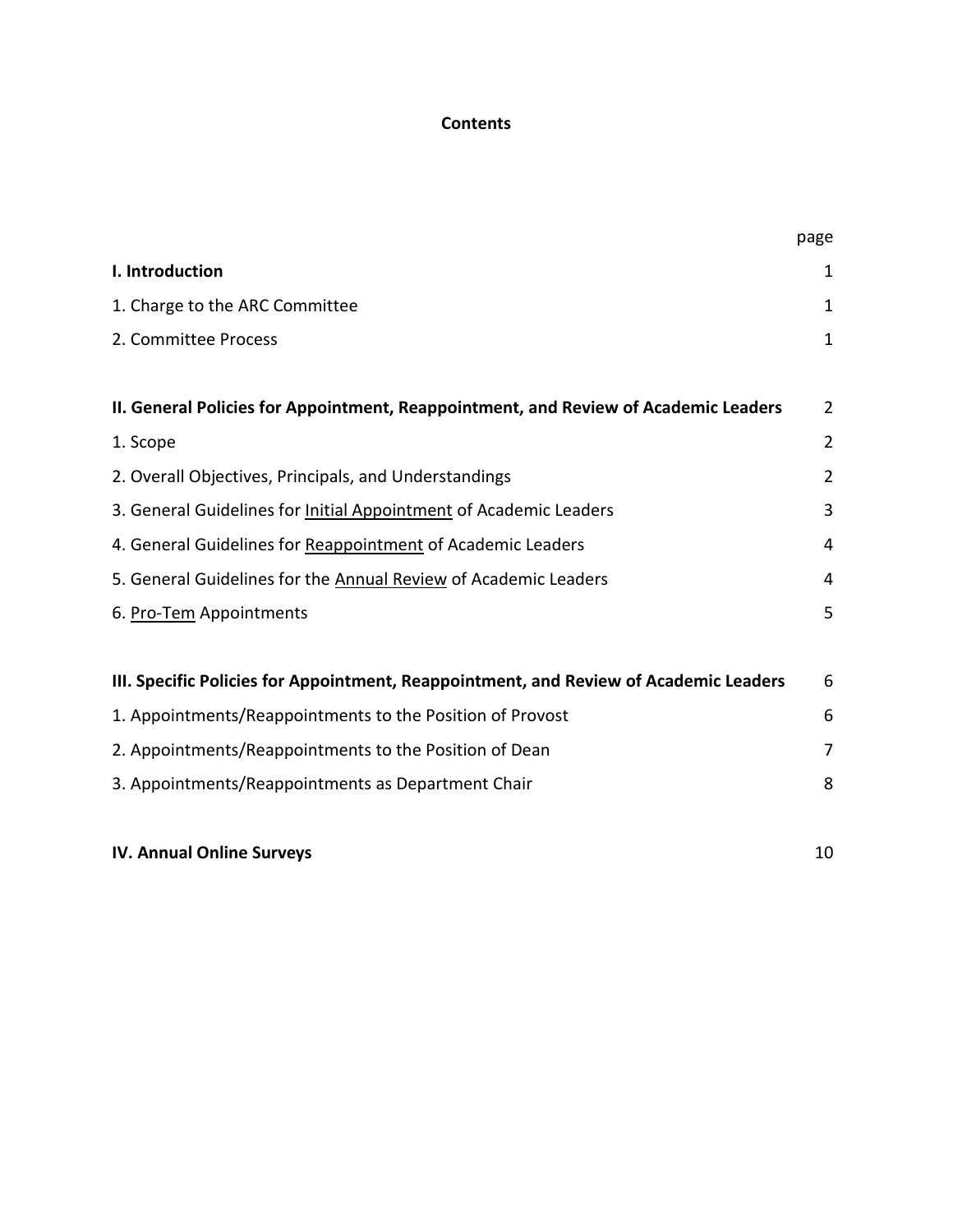#### **I. Introduction**

#### **I.1. Charge to the Academic Review Committee**

"The committee will develop two sets of guidelines, one for the review of academic leadership (department directors, deans and provost-level), and a second set of guidelines for the review and continuous improvement of academic departments and schools. Periodic review of both academic leadership and units can contribute significantly to continuous improvement across a variety of metrics where we strive for excellence in education, research, and administration."

(Email from President Farvardin to the Stevens Community, February 2, 2013.)

This document suggests guidelines for the review of academic leadership. Guidelines for the external review of academic departments are contained in a separate document.

#### **I.2. Committee Process**

The ARC Committee has met regularly since February, 2013. It has taken the following steps:

-- Met with President Farvardin to discuss the committee's charge, schedule, and deliverables.

-- Benchmarked appointment and review procedures at eight other schools.

-- Gathered reference material informally from a number of sources including colleagues at other schools, colleagues inside of Stevens, and Web resources.

-- Developed general policies for the appointment, reappointment, and review of academic leaders at the following levels: Provost, Deans, Department Chairs.

-- Developed specific policies pertaining to the appointment, reappointment, and periodic review of these same academic leaders.

-- Developed a procedure for the review of academic units.

-- Presented a preliminary report to President Favardin.

-- Presented a preliminary and/or revised report to the following stakeholders for their input:

- -- Department Chairs
- -- The Faculty Senate
- -- The Deans
- -- The Provost
- -- The President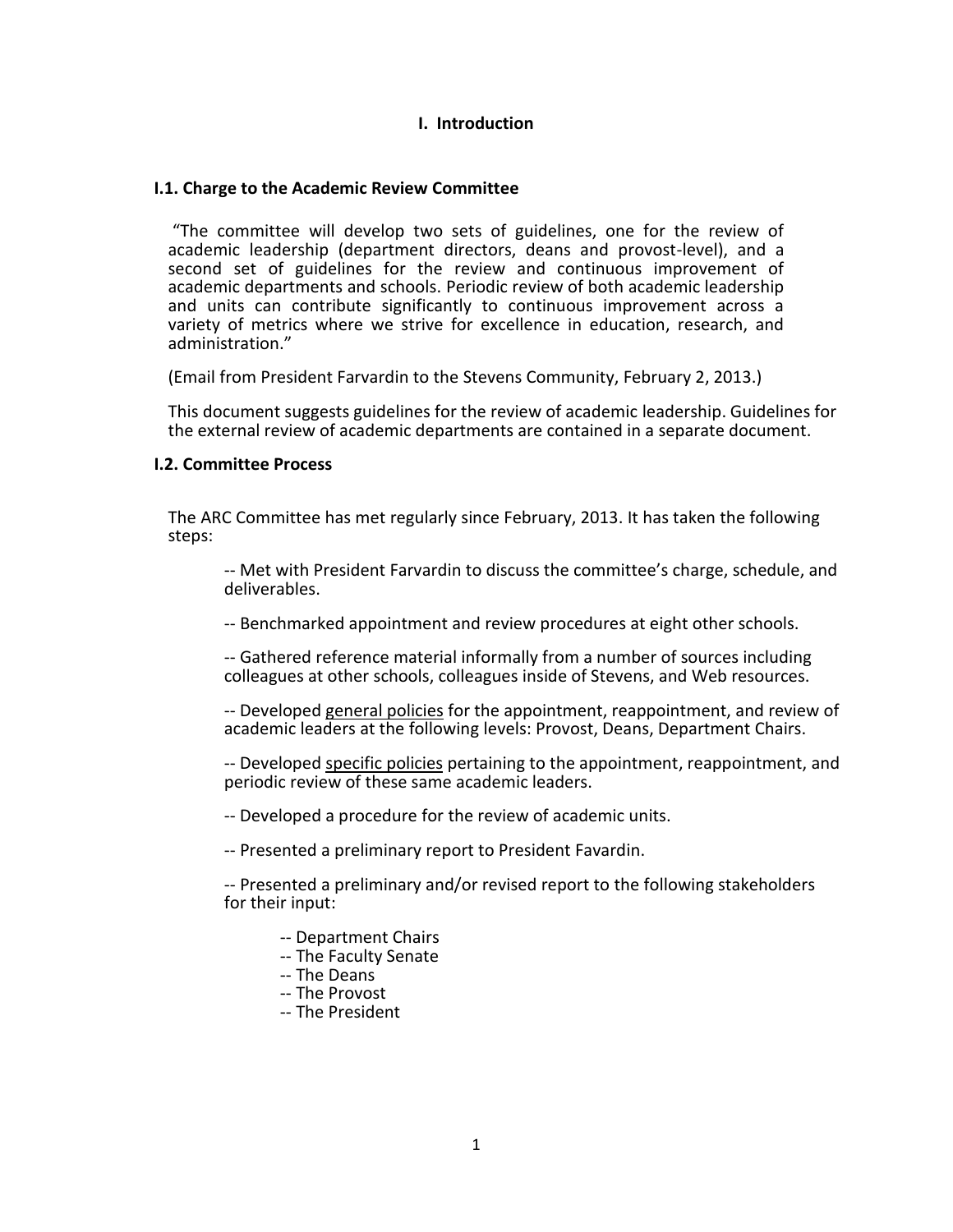# **II. General Policies for Appointment, Reappointment, and Review of Academic Leaders**

### **II.1. Scope:**

By academic leaders we mean the Provost, Deans, and Department Chairs at Stevens<sup>1</sup>.

These guidelines pertain to initial appointments, reappointments, and annual reviews of academic leaders.

### **II.2. Overall Objectives, Principles, and Understandings**:

Procedures for appointment, reappointment, and review of academic leaders should:

- Facilitate continuous improvement in all aspects of the university's mission
- Be transparent
- Be consistent with the highest academic standards and generally agreed upon academic values and norms
- Be solicitous of public comment and community input
- Be effective but not overly bureaucratic or time-consuming
- Be documented.

The criteria for evaluating candidates for academic appointments at Stevens must include consideration of the following personal qualities:

• Integrity

 $\overline{\phantom{a}}$ 

- Leadership
- **•** Citizenship
- Transparency
- Communication and personal skills
- Decision-making
- Conflict resolution.

as well as evidence of demonstrated achievements as an academic leader.

Appointments should preferably be for a fixed term of five years.

Appointments are renewable.

 $1$  Consideration should be given to developing similar procedures for other academic leaders such as Associate and Vice Provosts, Associate Deans, and Program Directors in CAL, SSE and STM.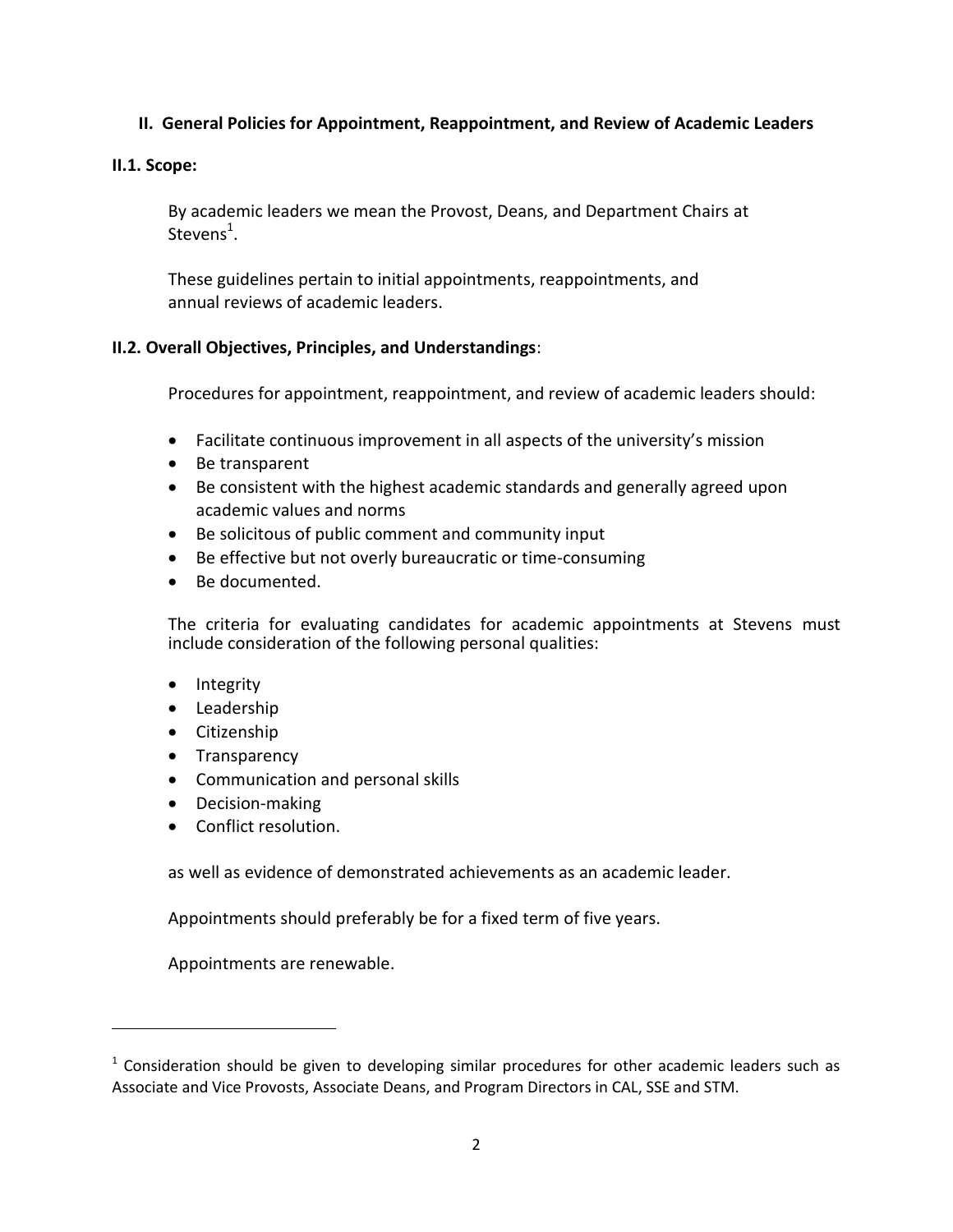Normally, no one should hold a position as Provost, Dean, or Department Chair for a period of more than ten years.

Search Committees and Review Committees superintend searches for academic leaders and present candidates to the appointing authority for appointment and/or reappointment.

Search Committees and Review committees should balance the needs for transparency and inclusion of faculty in the decision process with the need to protect the privacy of candidates.

The internal workings of Search and Review Committees will be held strictly confidential, extending to any documents or public comment it receives.

We recommend the use of an online survey to obtain confidential feedback from the academic leader's direct reports and appropriate other stakeholders. (See IV below.)

#### **II.3. General Guidelines for Initial Appointment of Academic Leaders**:

- In the case of a vacancy, the search for a new academic leader will be performed by a Search Committee that is representative of the faculty and other stakeholders appropriate to the level and specific circumstances of the appointment. Depending on the open position and circumstances, the university might hire a professional search firm to help identify suitable candidates.
- The selection of participants in the Search Committee will be the responsibility of the academic administrator to whom the new academic leader will report. That administrator will solicit names from faculty direct reports, the Faculty Senate, and other relevant parties.
- The Search Committee will articulate and publicize the standards, qualifications, and criteria by which the search will be conducted, candidates evaluated, and appointments made. The personal qualities listed in section II.2 should be observed.
- The Search Committee will superintend the search process, including interactions with a search firm if any. In consultation with the academic administrator to whom the new academic leader will report, the committee will arrange interviews of the candidate by a representative group of faculty, administrative staff, students and other stakeholders as appropriate.
- The Search Committee will present a list of candidates to the supervisor to whom the new academic leader will report.
- The Search Committee will also submit a written report to the supervisor to whom the new academic leader will report that outlines the strengths and weakness of each candidate so presented.
- The final appointment decision is the responsibility and authority of the appointee's future immediate supervisor.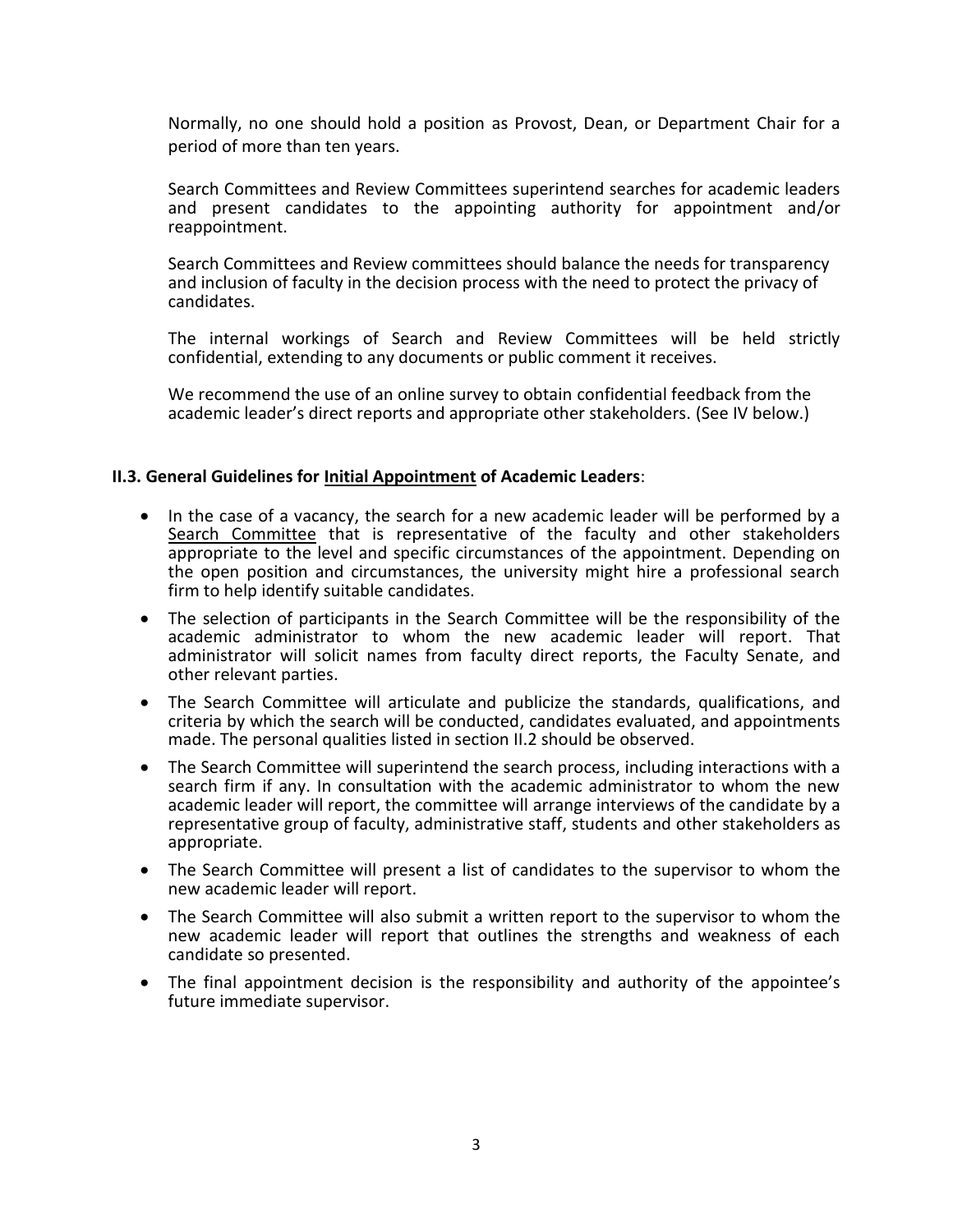### **II.4. General Guidelines for Reappointment of Academic Leaders**:

- Fifteen months (or twelve months in the case of Department Chairs) prior to the expiration of any appointment, the academic leader and his or her immediate supervisor will meet to discuss the possibility of reappointment for an additional term. If they agree, a Review Committee will be appointed.
- The selection of participants in the Review Committee will be the responsibility of the academic administrator to whom the academic leader reports. That administrator will solicit names from faculty direct reports, the Faculty Senate, and other relevant parties.
- The Review Committee will articulate and publicize the standards and criteria by which the review will be conducted and the candidate evaluated. The personal qualities listed in section II.2 should be observed.
- The Review Committee will request from the academic leader a self-study outlining his or her accomplishments, challenges faced, and goals for the future.
- The Review Committee will solicit input and comment from the Stevens community at large.
- At the end of its deliberations, the Review Committee will provide a written recommendation to the academic leader's immediate supervisor
- The Academic Leader's immediate supervisor will discuss the Review Committee's report with the Committee and the Academic Leader.
- The Academic Leader's immediate supervisor will consult with other appropriate members of the Stevens Community concerning the reappointment decision.
- The decision to continue an academic leader for an additional term is the responsibility of that academic leader's immediate supervisor.

### **II.5. General Guidelines for the Annual Review of Academic Leaders**:

- Annual reviews will be conducted by an academic leader's immediate supervisor with formal inputs from the direct reports of the person being reviewed and other stakeholders as appropriate.
- Annual reviews will consider the performance of the academic leader and any office or offices administered by him or her.
- Annual reviews will focus on goals set and achieved, obstacles encountered, plans for the upcoming year, and specific suggestions for improvements to be made in the short and long term. In a written document, the academic leader and immediate supervisor will agree on plans and goals for the upcoming year.
- His or her immediate supervisor will provide feedback to the academic leader and administer the appropriate processes for annual salary review and adjustment following a process similar to the university's Faculty Annual Review (FAR) and Compensation Review processes; including an assessment of past performance and expectations for the coming year.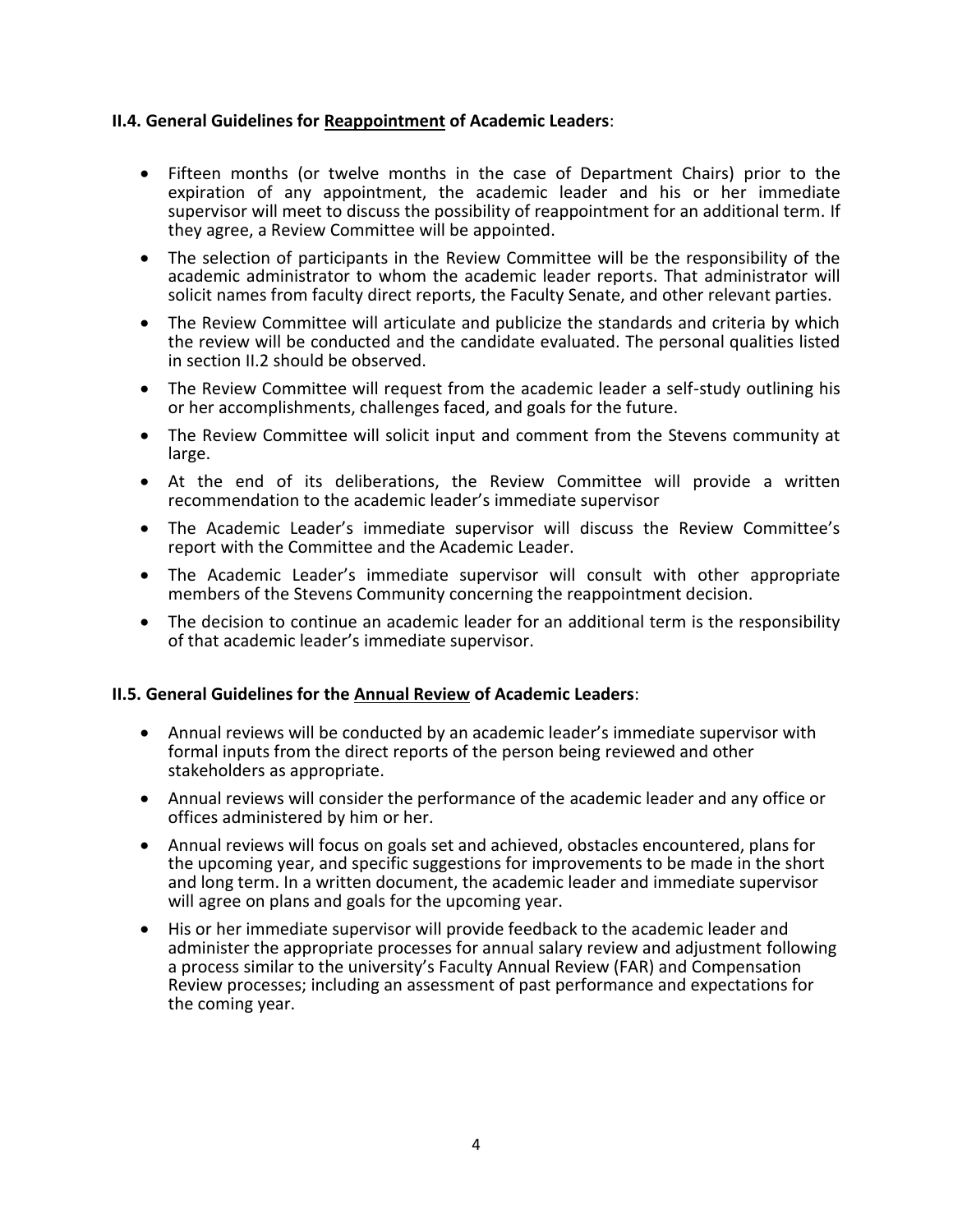#### **II.6. Pro-Tem Appointments**

In consultation with the Faculty Senate a pro-tem appointment may be made by the appropriate appointing authority (President, Provost, Dean) on their own authority during a search for a new academic leader or if a search/reappointment process has not resulted in an appointment.

The holder of a pro-tem position is to be a full-time member of the Stevens faculty. Except under unusual circumstances, a Dean or Department Chair pro-tem is to be selected from the relevant school, college, or department.

Normally, no one can serve in a pro-tem position for more than a single term of at most one year.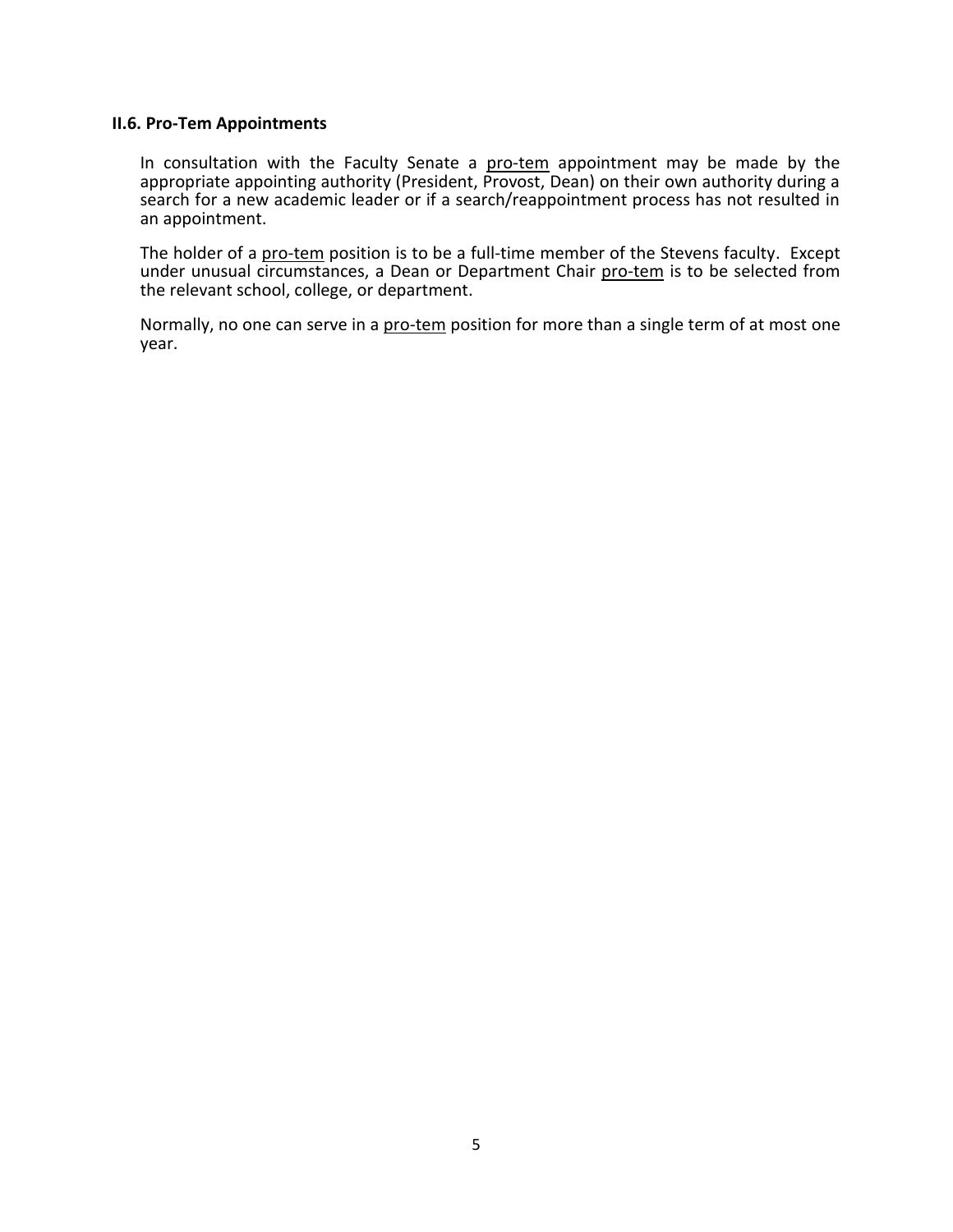### **III. Specific Policies for Appointment, Reappointment, and Review of Academic Leaders**

### **III.1. Appointments/Reappointments to the Position of Provost.**

A. The Provost Search Committee.

In the case of a vacancy in the position of Provost at Stevens, the President will appoint a Provost Search Committee to identify candidates.

Membership: The Provost Search Committee will normally consist of at least twelve individuals. It is recommended that at least six members of the Provost Search Committee be full-time faculty representing the academic units within Stevens and that at least three of these committee members should be direct reports of the future Provost.

Appointment: The Faculty Senate will provide the President with a list of faculty members from which the President will choose six faculty members to serve on the Provost Search Committee. The President will appoint another six or more members of the Provost Search Committee from the wider Stevens and academic communities. The President will choose the committee chair from among the tenured faculty members of the Provost Search Committee.

Charge: The Provost Search Committee will superintend a national search process for the office of Provost. The committee will conduct a search, interview selected candidates and present a preferred list of candidates to the President along with a written report.

Functioning: See above, section II.3: General Guidelines for Initial Appointment of Academic Leaders.

The appointment of the new Provost will be made by the President in consultation with the Board of Trustees, the Faculty Senate, and the Provost Search Committee.

B. The Provost Review Committee.

Fifteen months prior to the expiration of the sitting Provost's term of appointment, he or she will meet with the President to discuss the possibility of reappointment for an additional term. If the sitting Provost and President agree, the President will appoint a Provost Review Committee to recommend whether or not to extend the sitting Provost's appointment for another term.

Membership and Appointment: The Provost Review Committee will be constituted in the same manner and with the same composition as a Provost Search Committee outlined above.

Charge: The Provost Review Committee will review the administrative performance of the Provost and the functioning of his/her administrative units. A major responsibility of the Review Committee is to recommend whether or not to extend the Provost's appointment for another term.

Functioning: See above, section II.4: General Guidelines for Reappointment of Academic Leaders.

The Provost Review Committee's written recommendation to the President is due no later than 12 months prior to the end of the Provost's term in office.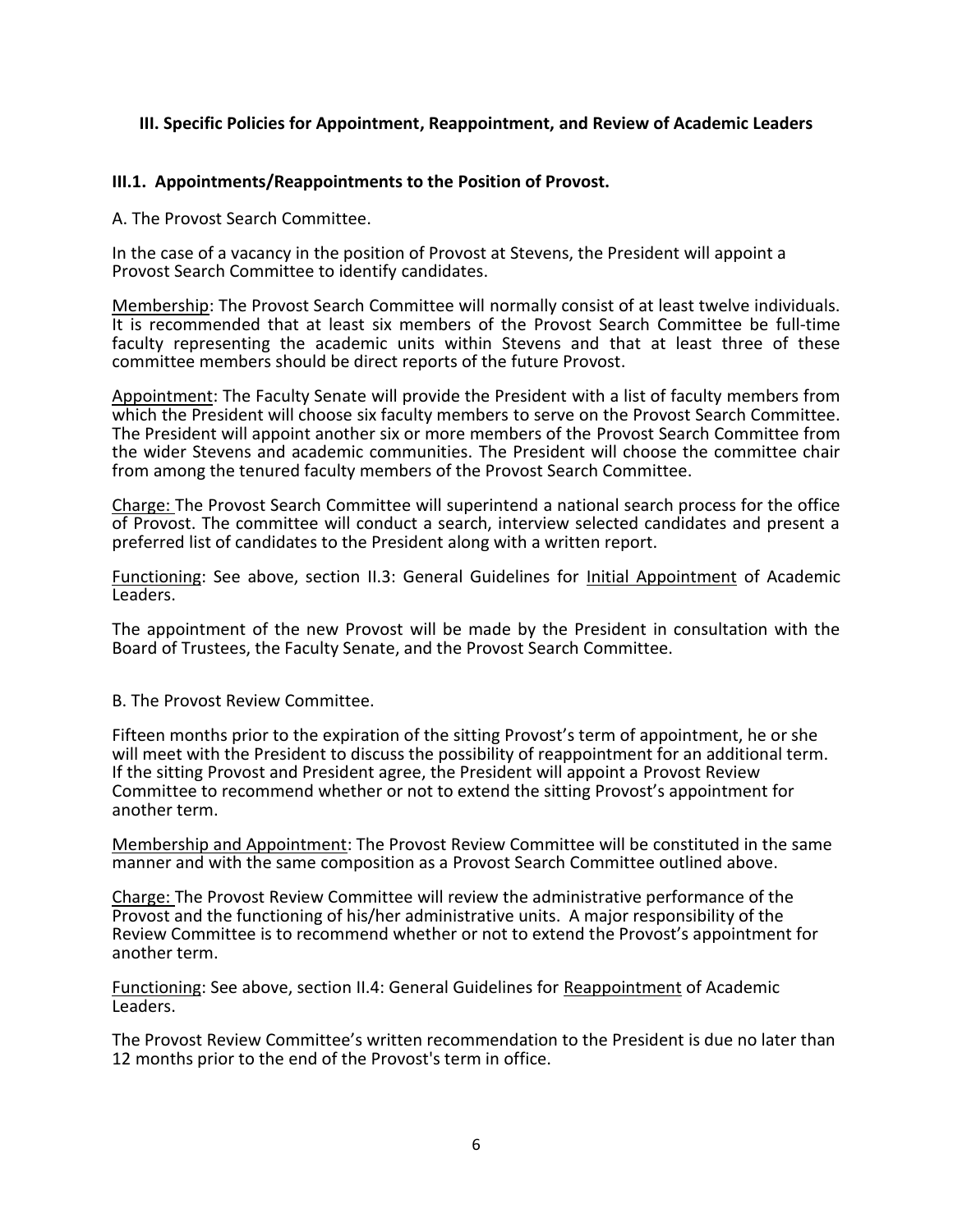In consultation with the Board of Trustees, the Faculty Senate and the Provost Review Committee, the President will reappoint the Provost or make a recommendation that a new inside or outside candidate be sought.

### **III.2. Appointments/Reappointments to the Position of Dean.**

A. The Dean Search Committee.

In the case of a vacancy in the position of an academic Dean at Stevens, the Provost will appoint a Dean Search Committee to identify a new Dean.

Membership: The Dean Search Committee will normally consist of at least twelve individuals. It is recommended that six members of the Dean Search Committee be full-time faculty representing all ranks (including non-tenure track faculty) in the school or college in question within Stevens and that at least three of these committee members be direct reports of the future Dean (e.g., Department Chairs.)

Appointment: The Faculty Senate, in consultation with faculty of the school, will provide the Provost with a list of names of faculty from which the Provost will choose six faculty members to serve on the Dean Search Committee. The Provost will appoint additional members representing the larger Stevens and academic communities. The Provost will choose the committee chair from among the tenured faculty members of the Dean Search Committee. **90**

Charge: The Dean Search Committee will superintend a national search process for the office of **70** Dean. The committee will conduct a search, interview selected candidates and present a **60** preferred list of candidates to the Provost along with a written report. **50 East 80**

Functioning: See above, section II.3: General Guidelines for Initial Appointment of Academic **30** Leaders. **40 North**

The appointment of the new dean will be made by the Provost in consultation with the **0** President, the Board of Trustees, the Faculty Senate, and the Dean Search Committee.

B. The Dean Review Committee.

Fifteen months prior to the expiration of the sitting Dean's term of appointment, he or she will meet with the Provost to discuss the possibility of reappointment for an additional term. If the sitting Dean and Provost agree, the Provost will appoint a Dean Review Committee to recommend whether or not to extend the sitting Dean's appointment for another term.

Membership and Appointment: The Dean Review Committee will be constituted in the same manner and with the same composition as a Dean Search Committee outlined above.

Charge: The Dean Review Committee will review the administrative performance of the Dean and the functioning of his/her administrative unit. A major responsibility of the Review Committee is to recommend whether or not to extend the sitting Dean's appointment for another term.

Functioning: See above, section II.4: General Guidelines for Reappointment of Academic Leaders.

The Dean Review Committee's written recommendation to the Provost is due no later than 12 months prior to the end of the Dean's term in office.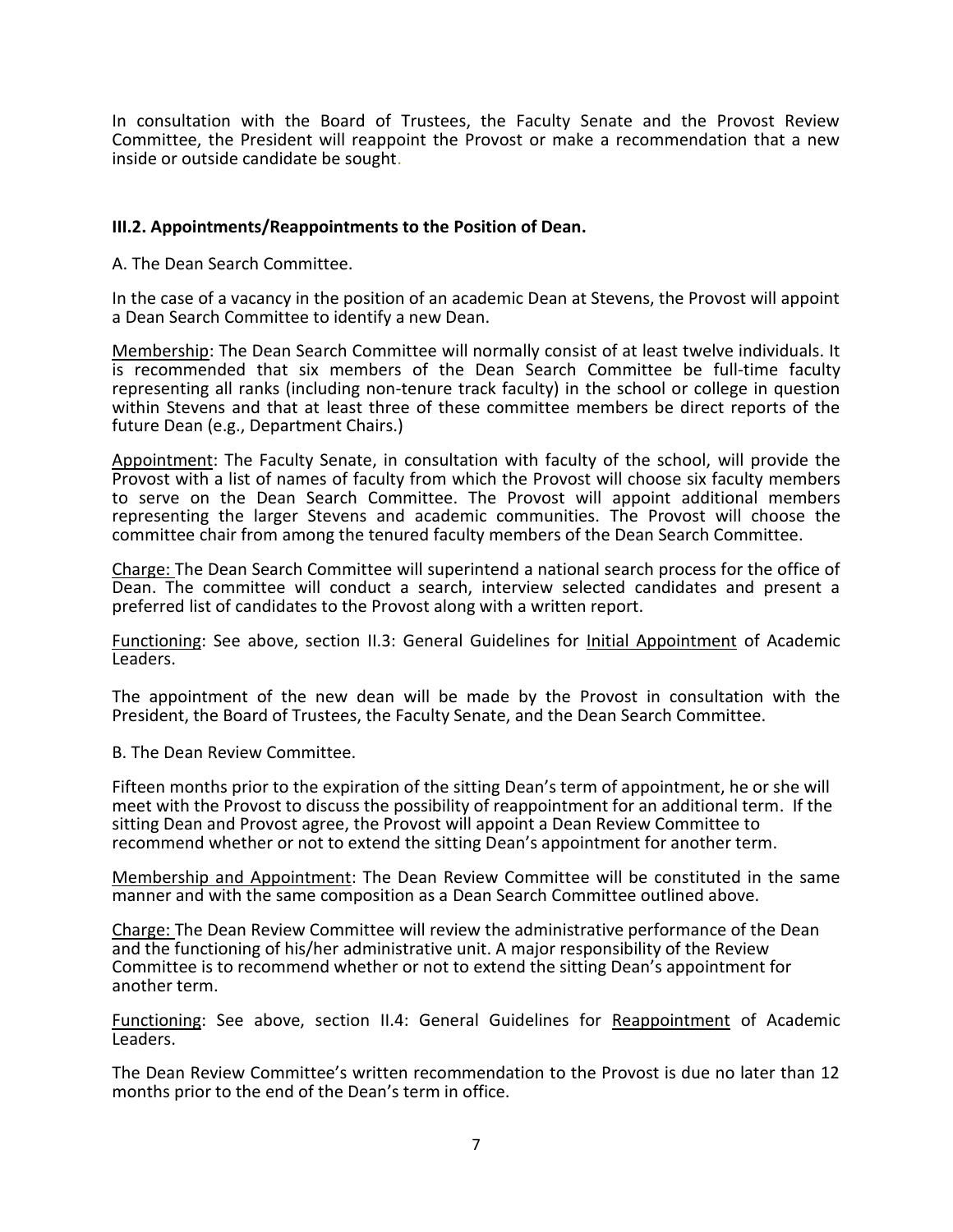In consultation with the President, the Faculty Senate and the Dean Review Committee, the Provost will reappoint the Dean within a reasonable time from receiving the report of the Review Committee or make a recommendation that a new inside or outside candidate be sought.

#### **III.3. Appointments/Reappointments as Department Chair (or Leader of Equivalent Academic Unit.)**

A. The Department Chair Search Committee.

In the case of a vacancy in the position of Department Chair at Stevens, the Dean of the relevant school will appoint a Department Chair Search Committee to help identify a new Department Chair.

Membership: The Department Chair Search Committee consists of a minimum of three full-time Stevens faculty. At least two of the members of this committee must be full-time faculty in the Department. It is recommended that the third member be a faculty member from another department covering a related academic discipline.

Appointment: The Dean will appoint the Department Chair Search Committee in consultation with members of the concerned department. The Dean will report the formation of the Department Chair Search Committee to the Faculty Senate.

Charge: The Department Chair Search Committee will superintend the search process for a new Department Chair. The committee will conduct a search, interview selected candidates and present a preferred list of candidates to the Dean along with a written report.

Functioning: See above, section II.3: General Guidelines for Initial Appointment of Academic Leaders. In addition, the following procedures will apply.

The Department Chair Search Committee will solicit names of internal candidates if any and discuss with the department faculty.

If there is no consensus on an internal candidate, the Department Chair Search Committee will advise the Dean and the Department and commence a search for an external candidate.

At the end of the search process the Department Chair Search Committee will develop a list, preferably of at least two candidates, for Department Chair. The list will be created in consultation with the Dean, the department faculty, and staff. Any full-time faculty in the Department may add their names to this list.

The Department Chair Search Committee will present the list of Department Chair candidates for a vote by the full-time faculty at a special department meeting. The results of the deliberations of the preceding search process will be presented and discussed during the meeting and prior to the vote.

The candidates with the top two vote scores will be presented to the Dean together with documentation from the preceding search process, a written explanation by the Department Chair Search Committee, and statements by each of the candidates.

The appointment of the new Department Chair will be made by the Dean in consultation with the Provost, the Department Chair Search Committee and department faculty members.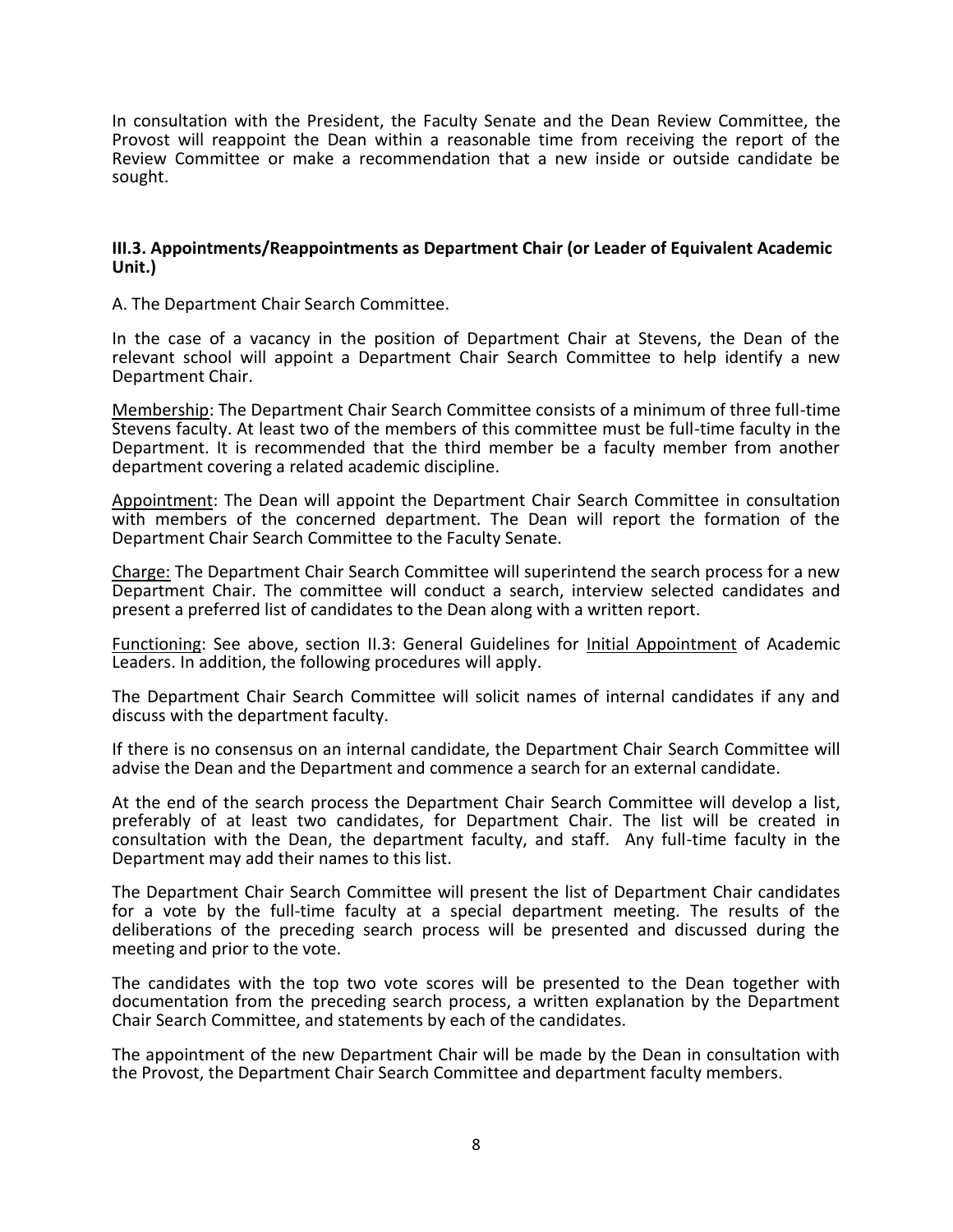#### B. The Department Chair Review Committee.

Twelve months prior to the expiration of the sitting Department Chair's term of appointment, he or she will meet with the Dean to discuss the possibility of reappointment for an additional term. If the sitting Department Chair and Dean agree, the Dean will appoint a Department Chair Review Committee.

Membership and Appointment: The Dean Review Committee will be constituted in the same manner and with the same composition as the Department Chair Search Committee outlined above. The Dean will report the formation of the Department Chair Review committee to the faculty senate.

Charge: The Department Chair Review Committee is charged with reviewing the administrative performance of the Department Chair and the functioning of his/her department. A major responsibility of the Review Committee is to recommend whether or not to extend the sitting Department Chair's appointment for another term.

Functioning: See above, section II.4: General Guidelines for Reappointment of Academic Leaders.

The Department Chair Review Committee's written recommendation to the Dean is due no later than 9 months prior to the end of the Department Chair's term in office.

In consultation with the Provost the Department Review Committee and department faculty, the Dean will reappoint the Department Chair or make a recommendation that a new inside or outside candidate be sought.